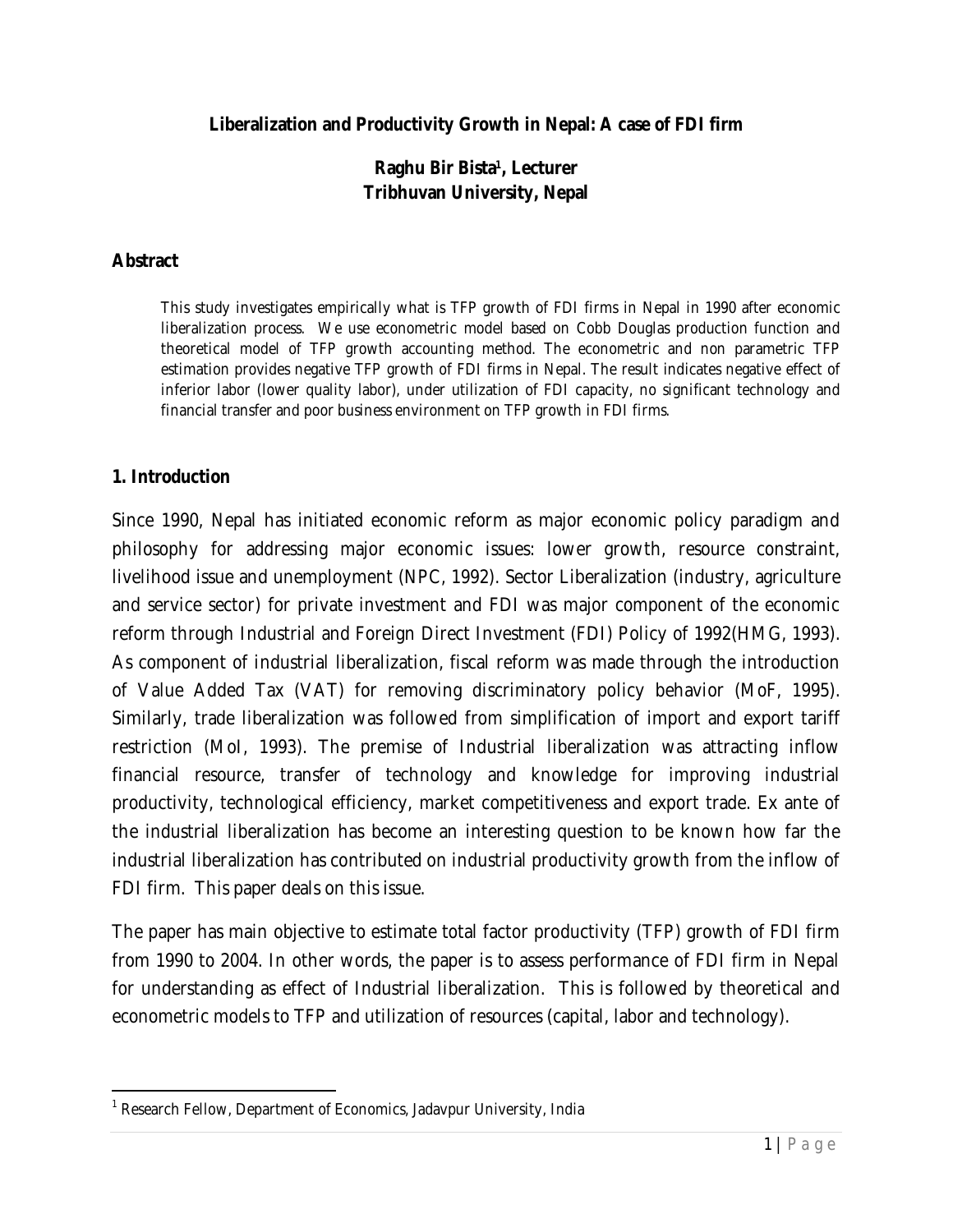### **2. Effect of Industrial Liberalization and Inflow of FDI**

Industrial Liberalization is expected positive effect on the inflow of FDI in manufacturing sector. There are many reasons behind it: a) FDI gets comparative advantage of cheapest labor, b) FDI gets favorable fiscal provision and convertibility facility, c) there is no restriction on share equity in FDI firm, d) all economic sectors are liberalized for FDI except national importance sensitive, e) there is no restriction on nature of investment, f) there are various resource potential areas for investment, g) there is national priority on FDI, h) there is national committed for good business environment, i) there is no environmental rule and regulation, j) there is accessible big Indian market(NPC, 1997). In addition, there is an expected positive effect of FDI inflow in industrial productivity. There are the following reasons: a) industrial firm can easily access to new technology, knowledge, brand and investment, b) industrial firm will focus on improving competitive capacity under FDI's competitive pressure, c) they can explore new export market and access at lower transaction cost, d)industrial firm will improve scale of production for competition, e) industrial firm will think about industrial productivity and efficiency, f) cost of operation will be cheaper in the free flow of intermediate goods, capital and technology, g) industrial firm will get liberal good, labor and money market(NPC, 1997). The policy as such can contribute in Industrial sector by attracting FDI firm.

Theory of production explains that firm behaves profit maximization and cost minimization which may be indication of positive effect, if there is fair and competitive market. Otherwise, firm behaves like monopolist. In case of FDI firm, there are vast literatures indicating *profit and market driven* character. Some literatures argue FDI firm as manipulator poising industrial environment without corporate social responsibility(CSR) and tax eroding because FDI firm is large and powerful than the government. Bista(2005) examined effects of FDI in Nepal through case study method. His result was positive effect of FDI on employment, local development, CSR and economic growth, despite small inflow of FDI. The study had not dealt with FDI's effect on Industrial productivity. Dahal(2005) finds poverty linkage of FDI. Similarly, Rana and Pradhan(2005) suggested the requirement of FDI performance measurement. Thus, these few studies of FDI effect have not dealt on FDI productivity growth.

This study differs with them in the aspect of productivity. The study provides FDI performance from industrial productivity growth aspect. The analysis of FDI firm productivity is undertaken by using theoretical and econometric model using secondary data sources of FDI industry.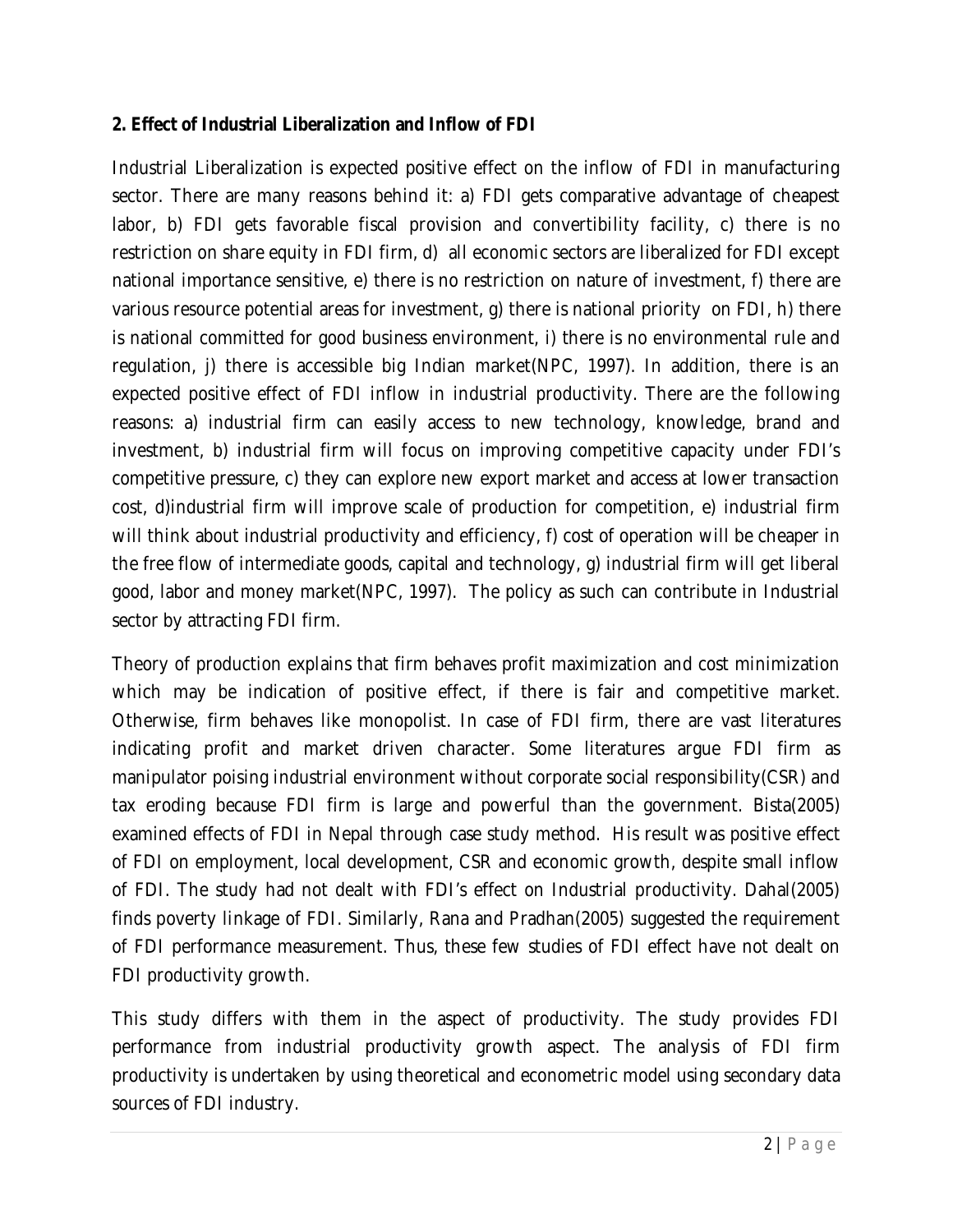# **3. Total Factor Productivity and FDI Firm**

# **3.1. Model**

There are huge literatures (Ahuluwalia, 1991; Balkrishna and Pushpangadan, 1994; Goldar, 2002; Rao, 1996 and Trivedi, *et al* 2000) that estimates total factor productivity of industrial sector at different industrial or firm level through parametric and non parametric approach and econometric models. This study is similar with these literatures in total factor productivity growth aspect but is different in country and character of industry respect. This paper uses econometric model based on Cobb Douglas Production Model and theoretical Growth model based on Solow Growth.

### 3.1.1. Econometric Model

FDI firms invest two inputs capital (K) and transfer (A) in Nepal from their home countries, mean while they uses comparative advantage input labor of Nepal(L) for their outcome. These three inputs will affect on GDP. Cobb- Douglas production function can be expressed for FDI firms as

Y <sup>=</sup> A f (K<sup>θ</sup> , L1-<sup>θ</sup> )-----------------------(1)

From Eq(1), taking log then,

In Y= InA + θ In K + (1-θ) In L+ e----(2)

Making Linear equation (2)

 $Y^* = \alpha + \beta K^* + \beta_1 L^* + e$ ----------------(3)

Where,  $\alpha$ ,  $\beta$  and  $\beta_1$  are parameters which are  $\alpha$ >1, 0<  $\beta$ < 1 and 0<  $\beta_1$ <1, α=InA, Y\*= In Y, β K\*= θ In K, β<sup>1</sup> L\*= (1-θ) In L e= error term which is random variable.

3.1.2. Productivity Growth Accounting Method

Simple Production function of FDI firm is  $Y = Af(K, L)$ ---------(4)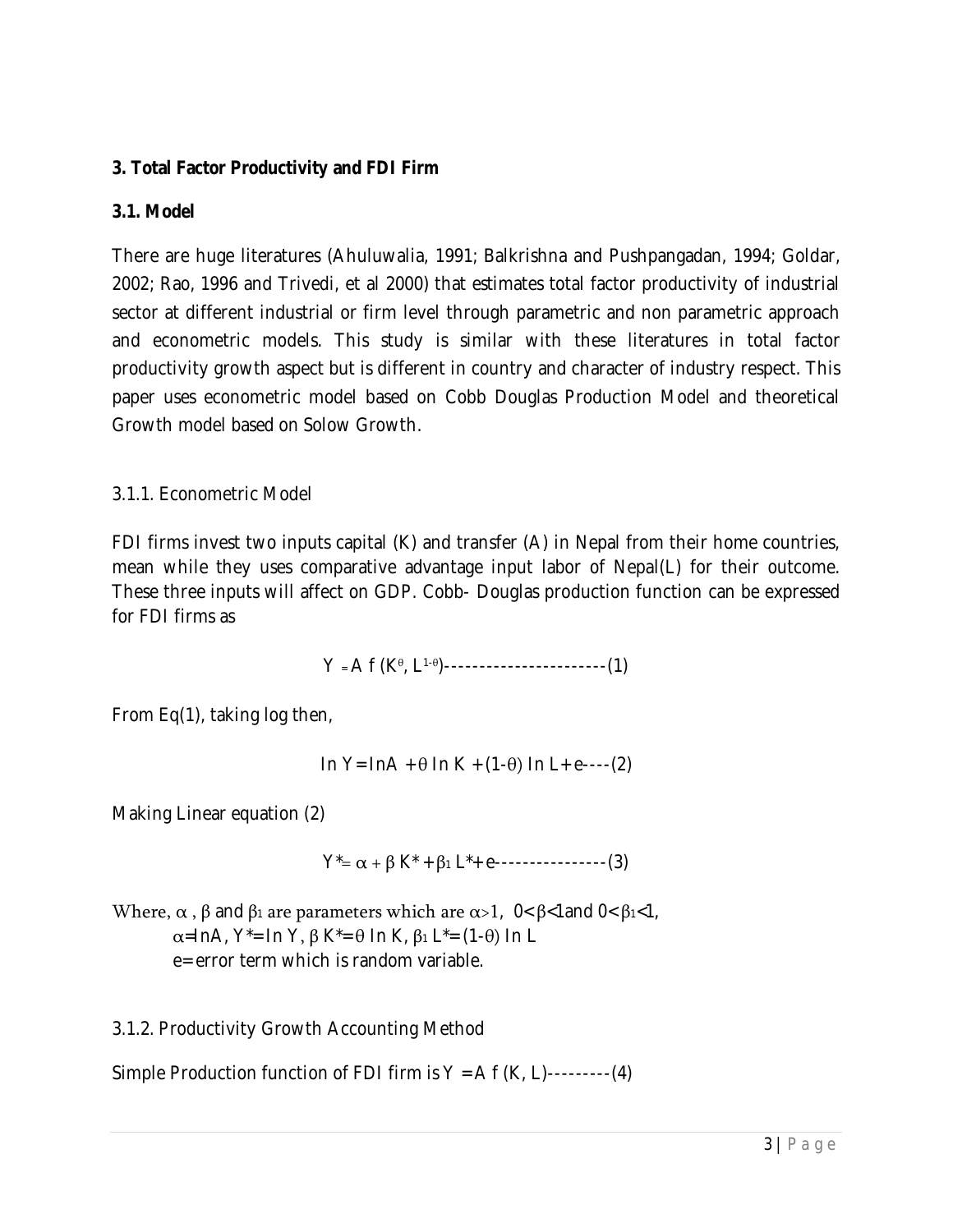From differentiating equation (1), finally we get

$$
\hat{A}/A = \hat{Y}/Y - (s_k \hat{K}/K + s_L \hat{L}/L) \cdot \cdot \cdot \cdot \cdot (5)
$$

Á/A refers to total factor productivity growth of FDI firm. From Solow growth perspective, it is measurement of total factor productivity growth.

# **3.2. Data Sources**

This study used secondary data source of FDI manufacturing sector and Labor from News letter published by Ministry of Industry and Investment Department, Nepal Government and also of GDP from Economic Survey published by Ministry of Finance, Nepal Government. This time series data from 1990 to 2004 was used for the study. For supplementary secondary information, FNCCI and CNI websites were used. A recent year data source was unclear because of political instability cause. In order to minimize error, recent data was not included in the study.

# **3.3. Estimates**

# **3.3.1.Estimates of Input Coefficient "**θ"

Data set of econometric models includes three variables in which GDP(Y) is dependent variable and FDI (K) and labor (L) are independent variables. The relationship between GDP, FDI and Labor (number of people employed in FDI firm) was curiosity. In this study, we had focused two questions:

- What would FDI firm output contribute on GDP of the country?
- What would be input share  $(\theta)$  of capital and  $(1 \theta)$  of Labor in FDI firm?

We used time series aggregate data of GDP, FDI and labor. We quantitatively answer the first question from econometric model. From this model, we could interpret the estimated input share values of capital and labor for total factor productivity growth accounting of FDI firms.

# **3.3.2. Estimates of TFPG**

Data set of theoretical model based on Solow Growth model includes three variables GDP(Y), FDI (K) and labor (L). Theoretical production function defines Y as dependent and K and L as independent. In the estimation of TFPG, there was modified these variables in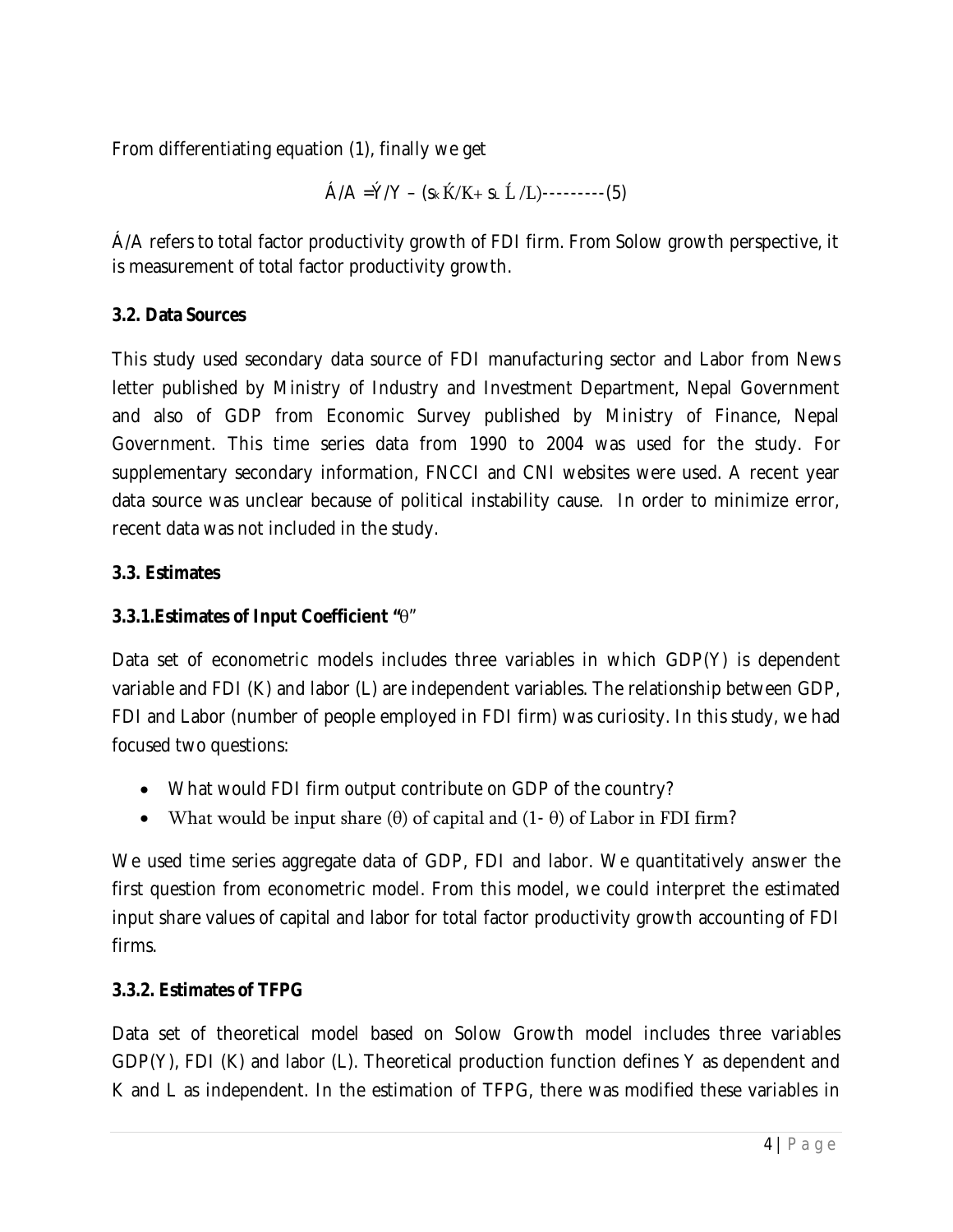terms of growth of these variables, along with unknown productivity variable (A). In this study, we focused only one question:

What would be unknown FDI productivity?

We used simple algebraic method to calculate it by using the estimated input shares. Thus, from simple calculation, we could interpret the answer of above productivity growth question of FDI firm.

### **3.4. Results**

Table-1 presents mean and standard deviation of key variables in C-D econometric model estimation. In column 1, there are three key variables such as GDP(Y) as dependent variable and FDI (K) and Labor employed in FDI firms (L) as independent variables. Standard deviation of these variables from mean is no so far significant. Thus, mean of these variables represents properly times series data of GDP(Y), FDI (K) and Labor (L) collected from secondary source.

Table No-1:-Mean and Standard Deviations: C-D econometric model estimation

| Variables   | 1992-2004        |
|-------------|------------------|
| Real GDP(Y) | 5.3858 (0.07360) |
| FDI(K)      | 3.1514 (0.25930) |
| Labor(L)    | 3.6449 (0.27008) |

Table-2 provides the results of regression of dependent variable, GDP(Y) on two independent variables, FDI (K) and labor (L). There are two parameters: β and β<sub>1</sub>. In the results of regression, parameter (β) represents marginal change of FDI (K), which explains how much increase of FDI is needed to change 1 percent GDP growth in industrial liberalization condition. Similarly, parameter  $(β<sub>1</sub>)$  denotes marginal change of labor  $(L)$ , which describes how much labor input is necessary to get 1 percent GDP growth.

Table No-2: Results of Regressions of Real GDP(Y), FDI (K), Labor (L)

| Dependent variable: Average Real GDP(Y) |              |              |                 |
|-----------------------------------------|--------------|--------------|-----------------|
| Repressor                               |              |              |                 |
| Constant                                | 5.563(0.222) |              |                 |
| FDI(K)                                  |              | 0.176(0.060) |                 |
| Labor(L)                                |              |              | $-0.201(0.057)$ |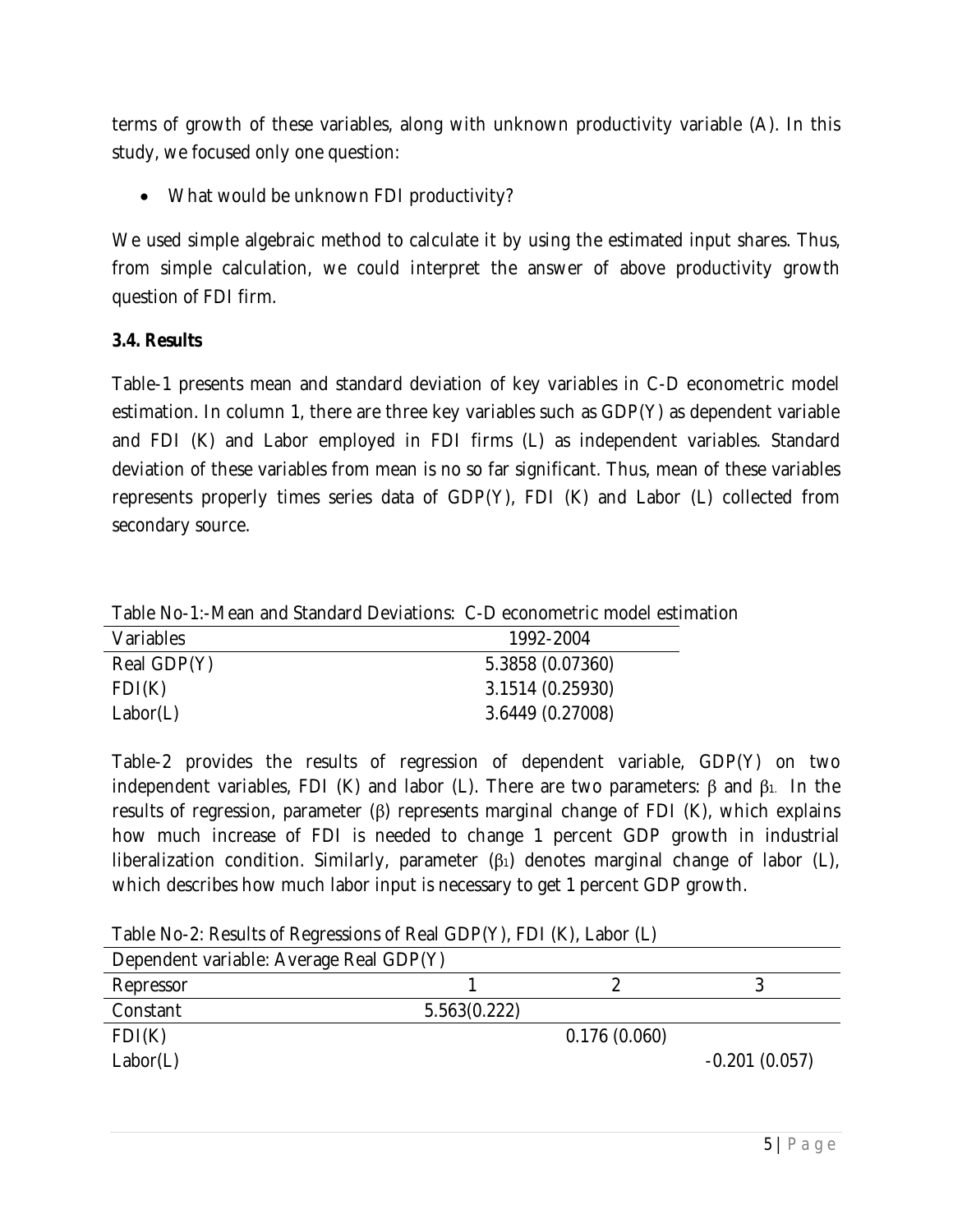Table-3 reveals the results of TFP growth in FDI firms from 1992 to 2004. There is calculated TFP growth of FDI firms from GDP, FDI and Labor along with share of inputs in production behavior of FDI firms. In column 1, there is years and column 2 represents TFP growth in FDI firms per annum in percentage. If there is positive sign in TFP growth, it indicates occurrence of positive performance of FDI firms in national economy. Otherwise, it indicates occurrence of negative performance.

| Table No-3: TFP growth in FDI firm, 1992-2004 |                              |  |
|-----------------------------------------------|------------------------------|--|
| Year                                          | TFP Growth Rate(% per annum) |  |
| 1992                                          | $-0.034$                     |  |
| 1993                                          | $-0.119$                     |  |
| 1994                                          | 0.021                        |  |
| 1995                                          | $-0.293$                     |  |
| 1996                                          | 0.158                        |  |
| 1997                                          | $-0.450$                     |  |
| 1998                                          | 0.019                        |  |
| 1999                                          | $-0.114$                     |  |
| 2000                                          | 0.445                        |  |
| 2001                                          | $-0.090$                     |  |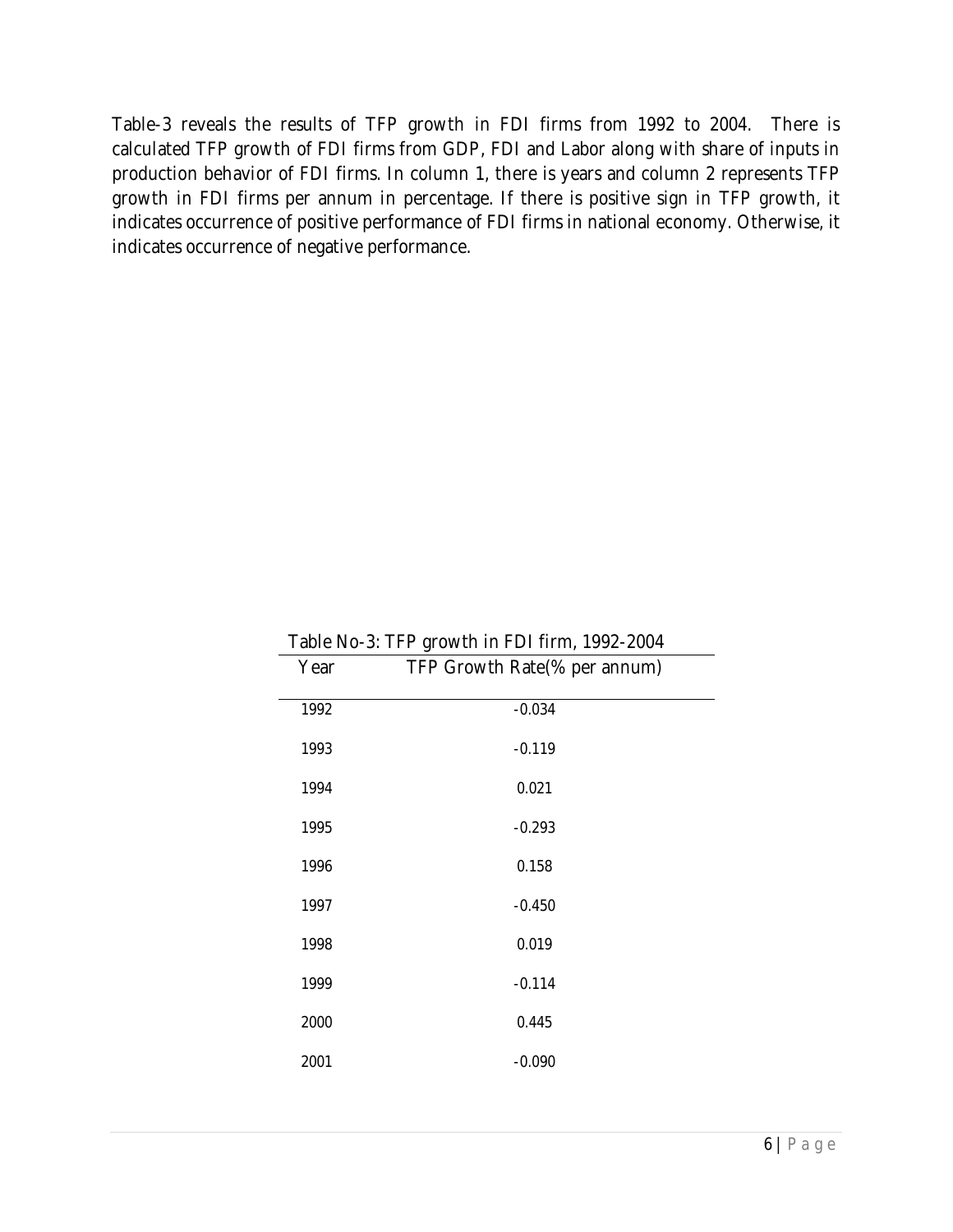| 2002 | $-0.010$ |
|------|----------|
| 2003 | $-0.061$ |
| 2004 | $-0.018$ |

#### **4. Discussion and Conclusion**

Considering above results of log econometric model, they provide sufficient and necessary evidence on input share of FDI (K) and Labor (L) in FDI firm production. Estimation of input shares in FDI Firm in linear econometric model provides perfect substitutability but in log econometric model gives different input shares. In accordance with linear econometric model, FDI input share is 17.6 percent meanwhile labor input is 82.4 percent. However, log econometric model offers FDI input share is 17.6 percent meanwhile labor input is -21 percent. In general, the relationship between labor and output in production is positive but here is negative that indicates inferior labor (unskilled labor). In the result of regression, R<sup>2</sup> value is 0.58. It explains GDP (Y) only by 58 percent from independent variables: FDI (K) and Labor (L). It means 42 percent error term which include different unobserved variables such as instable business environment, policy instability, insecurity disturbance and capacity and quality of labor etc.

Above results of average TFP growth in FDI firms from 1992 to 2004 is -0.039 percent per annum. This TFP growth estimates explains negative growth in TFP in FDI firms per annum. Except 1994, 1996, 1998 and 2000, the TFP growth of remaining years from 1992 to 2004 is estimated negative growth. These exceptional years TFP growth are estimated positive but are less than one. For example: the estimated TFP growths in FDI firms are 0.021 percent in 1994, 0.158 percent in 1996, 0.019 percent in 1998 and 0.445 percent in 2000. It cannot be said satisfactory and encouraging positive growth in TFP in FDI firms.

These results raise questions: Why TFP growth in FDI firms from 1992 to 2004 was negative? Why TFP growth in FDI firms in the exceptional years (1994, 1996, 1998 and 2000) were negligible positive growth? Was there other reasons? If we talk industrial liberalization, there is a key policy gate to attract the inflow of FDI. The effect of industrial liberalization on FDI inflow was positive effect. In case of positive TFP growth 1994 and 1996, there might be reason of US quota facility for garment product. In 1996, Nepalese product access to Indian market was made by Indian flexibility. Its effect cannot be seen in 1998 and 2000. There was reason of instable and volatility business environment due to the growth of conflict trap (insecurity risk) and political instability. In that situation, FDI firms could not behave normally as required for production behavior and decision and for smooth trade flow inside and outside the country because of growing risk aversion cost and transaction cost. Otherwise, cheapest labor of Nepalese might be a cause because they had lower capacity in